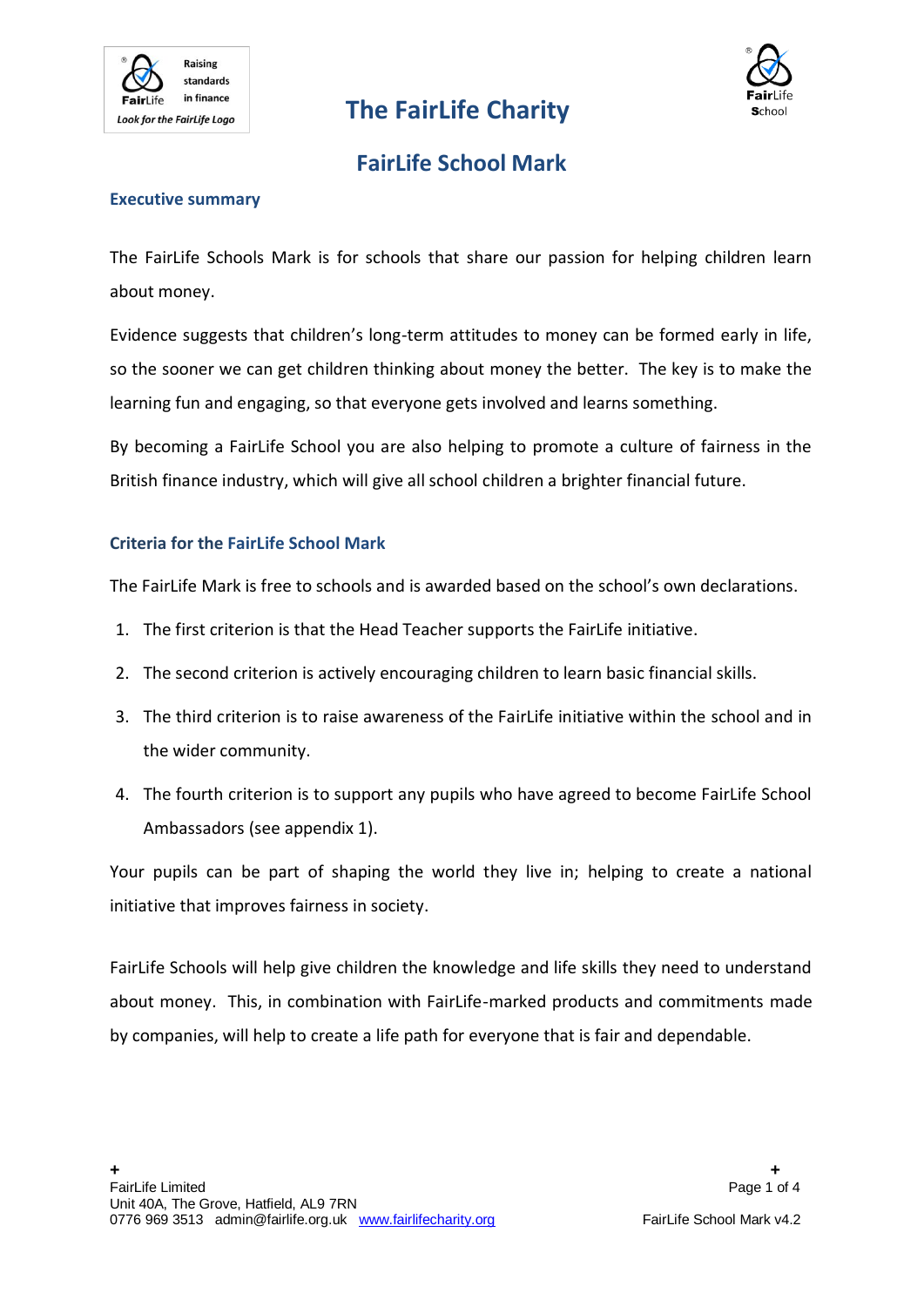



### **Criteria detail and example**

- 1. The first criterion is that the Head Teacher supports the FairLife initiative.
	- $\circ$  With the permission of the Head Teacher the school can engage with the FairLife Charity solely via staff members or in collaboration with interested pupils (who may become School Ambassadors).
- 2. The second criterion is actively encouraging children to learn basic financial skills.

Your school may already have an established programme, which we would encourage to display the FairLife Financial Education Mark. There are many ideas the school might consider to help children learn about money. These range from:

- o Displaying FairLife posters (available on the website) to engaging with external groups such as Red Start, MyBnk and Dragons Apprentice.
- o Volunteers are available through the FairLife Charity to give short talks during assembly, with the option of a workshop afterwards. These fun and informative talks are designed to get children thinking about money and to lay the foundations for financial management as adults.
- $\circ$  Age-appropriate lesson plans are available together with ideas for competitions and puzzles. Teachers may also request certificates and prizes from the charity, for children who complete activities successfully.
- 3. The third criterion is to raise awareness of the FairLife initiative within the school and in the wider community.
	- o This can be done opportunistically and could include:
		- **Displaying FairLife posters (downloadable from the website).**
		- Displaying information about the FairLife initiative during open days.
		- **EXECOUTAGE ENGLIFE ENGLIFE IS A TEAM** Encouraging parent and groups like the PTA to get involved
		- Asking suppliers and local firms to support the initiative
			- A simple email of support allows us to add their organisation to our growing supporters list.
			- A poster or window sticker helps to raise awareness.
			- They could also consider taking a FairLife Commitment Mark. The Pension Funding Mark is available to any employer that pays or matches pension contributions of 5% or more and the Fair Creditor Mark to any companies that offer credit or allow customers to pay in arrears.
		- Adding information about the charity to school literature.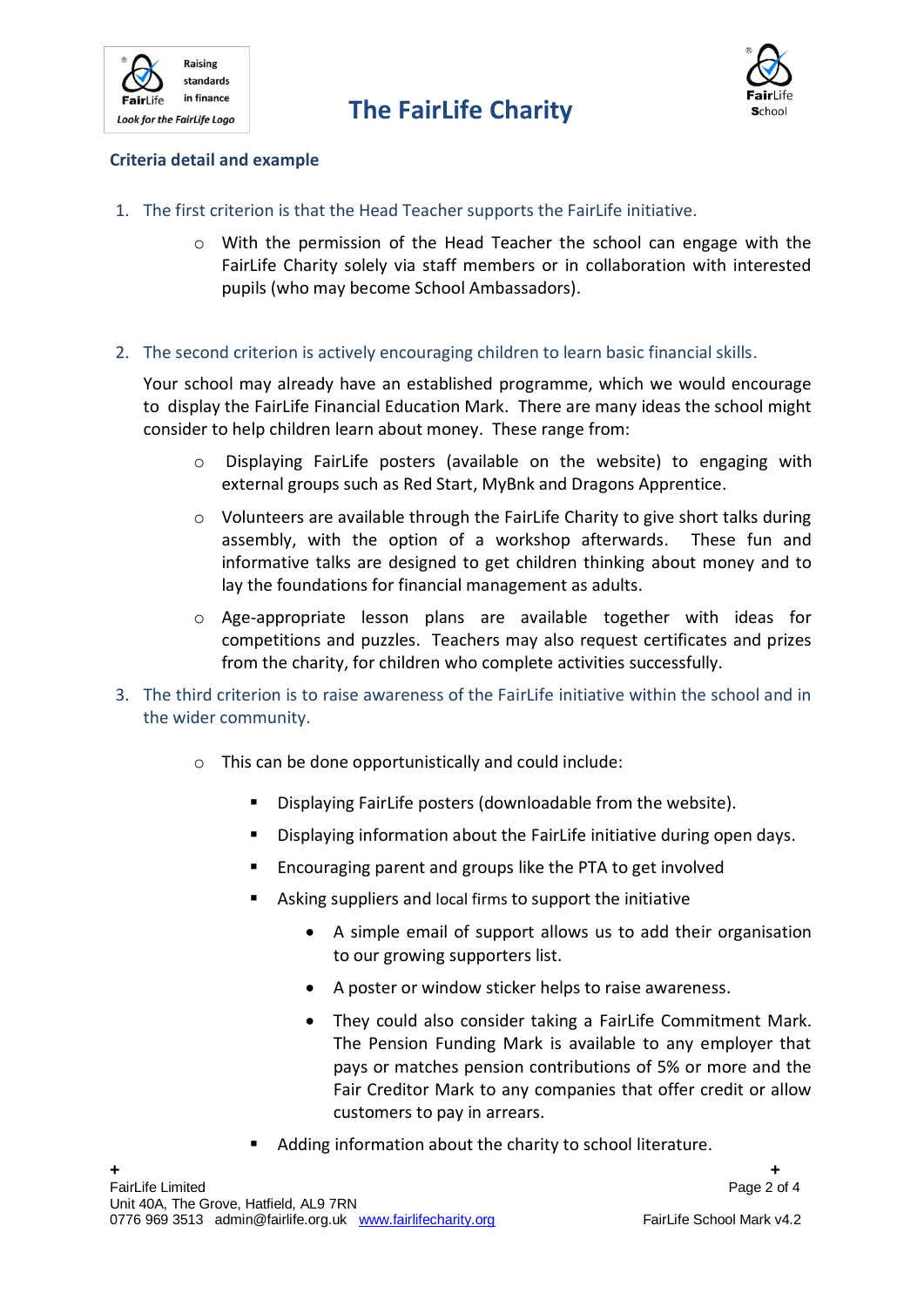

# **The FairLife Charity**



- Encouraging local finance firms (from banks to credit unions) to review the FairLife Charity website and consider offering FairLife-marked products. Ask them to get in touch [\(admin@fairlifecharity.org\)](mailto:admin@fairlifecharity.org) or contact us we'll contact the company.
- 4. The fourth criterion is to support any pupils who have signed up to be FairLife School Ambassadors.
	- o Where the school agrees to support FairLife School Ambassadors, the charity will seek to empower these volunteers with ideas, prizes and materials. The volunteers themselves will gain an educational benefit as well as credit for their activity.

#### **Obtaining the mark**

The licence can be downloaded and printed from the FairLife Foundation website at

[www.fairlifecharity.org](http://www.fairlifecharity.org/) under Education & Guidance Marks, Primary Schools or Secondary Schools.

### **Contact details**

| Telephone:              | 020 366 40377                          |
|-------------------------|----------------------------------------|
| <b>Address:</b>         | Unit 40A, The Grove, Hatfield, AL9 7RN |
| <b>Email Addresses:</b> | admin@fairlifecharity.org              |